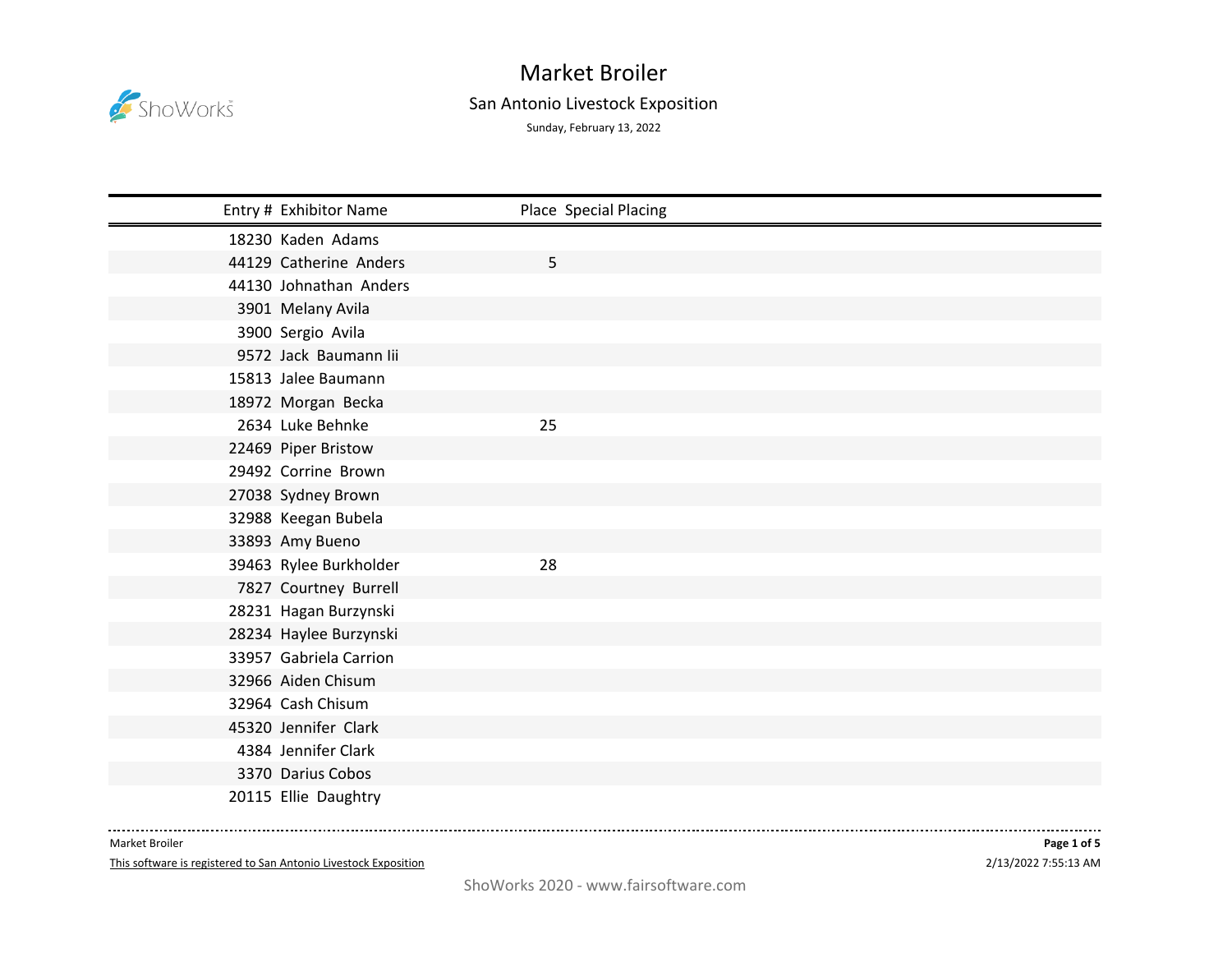| Entry # Exhibitor Name | Place Special Placing |
|------------------------|-----------------------|
| 15318 Caroline Dekoch  | 34                    |
| 22823 Kassidy Dieckow  |                       |
| 3907 Hilda Dominguez   |                       |
| 2700 Bree Dooley       |                       |
| 2702 Brody Dooley      | 29                    |
| 2705 Summer Dooley     |                       |
| 23320 Marshall Ehlers  |                       |
| 23355 Riley Ehlers     | 15                    |
| 13581 Amber Ellebracht | 12                    |
| 60059 Trent Ellebracht | 2 Reserve Champion    |
| 14108 Trent Ellebracht | $\overline{2}$        |
| 35374 Rebecca Ellis    |                       |
| 42590 Jaycee Esters    |                       |
| 60029 Annika Fairchild | 22                    |
| 27640 Brooke Fewox     |                       |
| 27642 Isabelle Fewox   | 7                     |
| 36829 Katelynn Fields  |                       |
| 33966 Itzel Fierro     |                       |
| 4300 Allison Flores    |                       |
| 7703 Annalyn Flores    | 21                    |
| 21841 Elora Gantz      |                       |
| 21872 Kiya Gantz       |                       |
| 33719 Adriana Garcia   |                       |
| 3894 Nikko Garcia      |                       |
| 34258 Keagan George    |                       |
| 9181 Adler Goehring    |                       |
| 9183 Ainsley Goehring  | 35                    |
| 34564 Zailie Goen      |                       |
| 45009 Alexis Gutierrez |                       |
| 28501 Nathan Hampton   |                       |
| 20345 Barrett Hanselka | 18                    |

----------------------Market Broiler

This software is registered to San Antonio Livestock Exposition

2/13/2022 7:55:14 AM **Page 2 of 5**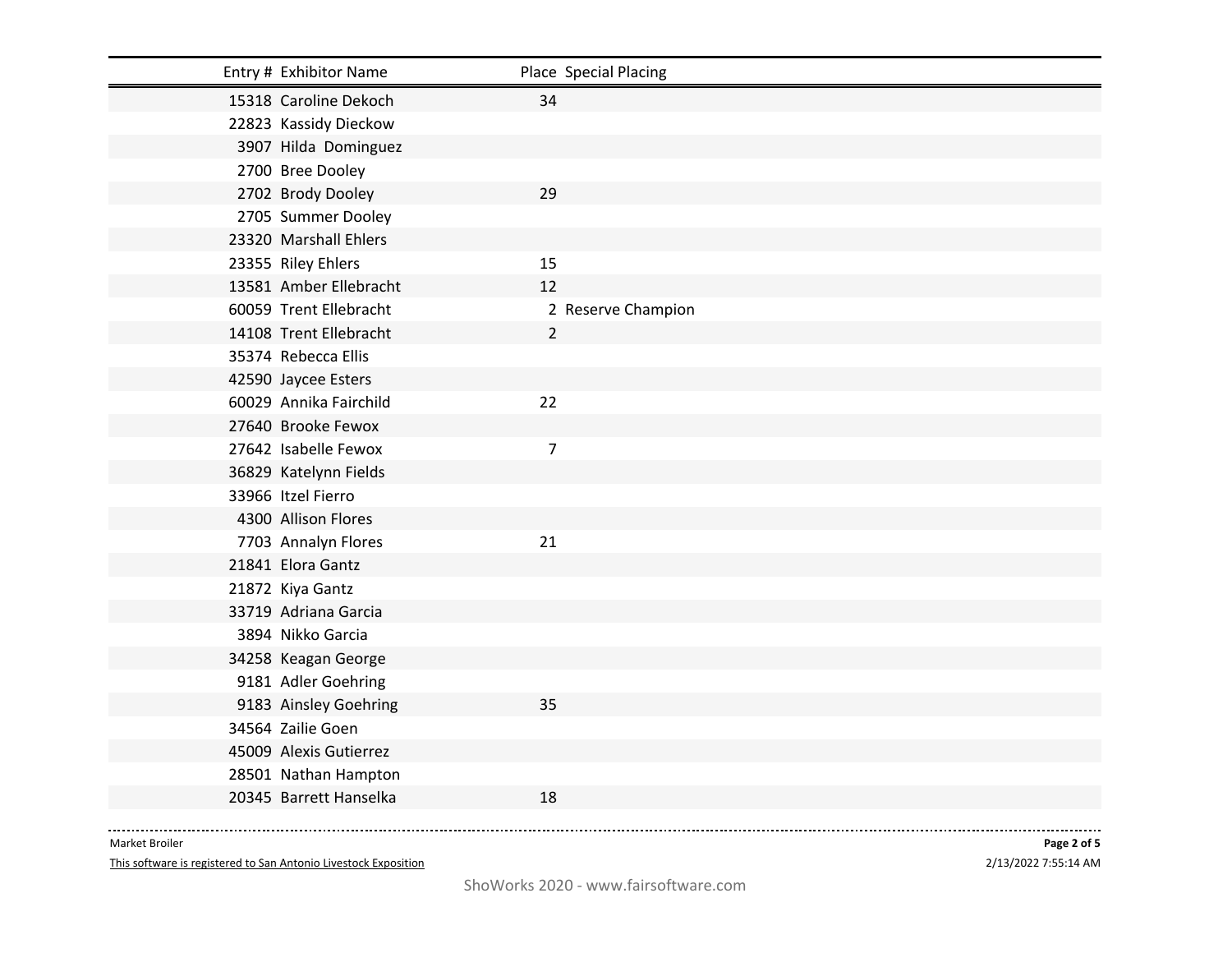| Entry # Exhibitor Name | Place Special Placing |
|------------------------|-----------------------|
| 20346 Cecily Hanselka  | 6                     |
| 11743 Coby Hanson      |                       |
| 1206 Jonas Hart        |                       |
| 23388 Hudson Hege      | $\mathbf{1}$          |
| 60058 Hudson Hege      | 1 Grand Champion      |
| 23458 Nicholas Henk    | 17                    |
| 27661 Sophia Herley    |                       |
| 4185 Dalton Holt       |                       |
| 36879 Layne Horak      |                       |
| 36884 Rylee Horak      |                       |
| 27679 Jordan Jaskinia  |                       |
| 20378 Alexandra Just   | 32                    |
| 23609 Jodi Kalinowski  |                       |
| 32328 Victoria Kalmus  | 24                    |
| 22846 Carlie Kelso     |                       |
| 22887 Weston Kelso     | $\overline{4}$        |
| 28276 Kaylee Kimich    | 30                    |
| 28281 Kylee Kimich     |                       |
| 40637 Nicole Knox      |                       |
| 23781 Cavender Kolar   |                       |
| 13560 Allie Kopecki    |                       |
| 13641 Everett Kopecki  |                       |
| 7110 Caleb Korczynski  | 16                    |
| 27701 Nicole Lee       |                       |
| 20578 Daniel Lin       |                       |
| 33911 Landon Longoria  |                       |
| 28763 Claire Lozano    |                       |
| 27884 Judd Lozano      |                       |
| 21273 Bradley Marek    | 14                    |
| 21280 Grace Marek      | 8                     |
| 13467 Taylor May       |                       |

----------------------Market Broiler

This software is registered to San Antonio Livestock Exposition

2/13/2022 7:55:14 AM **Page 3 of 5**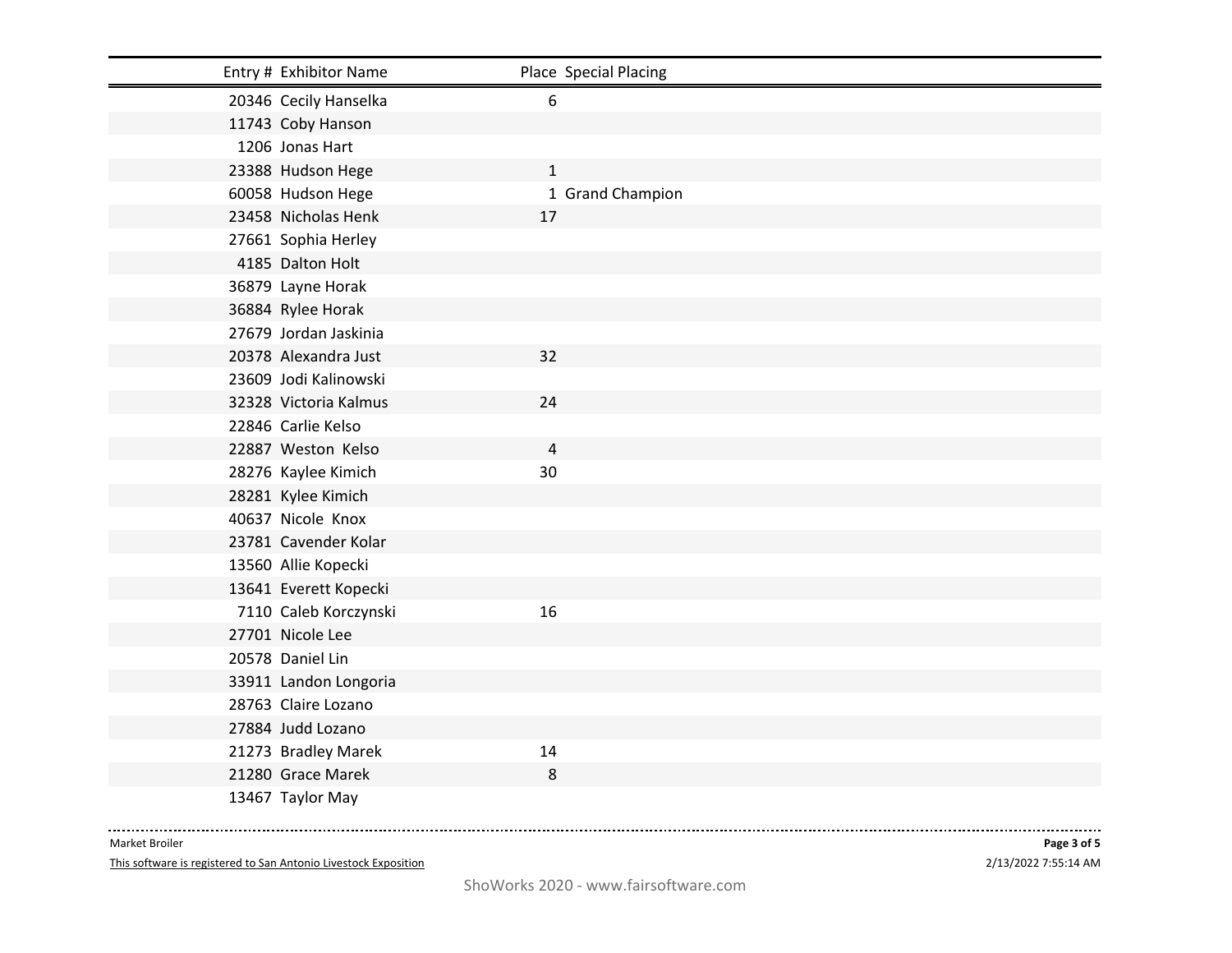| Entry # Exhibitor Name  | Place Special Placing |
|-------------------------|-----------------------|
| 19841 Aidan Mendoza     |                       |
| 16924 Madison Migura    | 20                    |
| 16977 Travis Migura     | 13                    |
| 13474 Makenzie Mikulik  |                       |
| 13477 Whitney Mikulik   |                       |
| 13866 Jase Morgan       | 31                    |
| 14088 Michael Morgan    | 19                    |
| 14090 Paxton Morgan     |                       |
| 21924 Macy Narro        |                       |
| 13635 Cameron Padalecki | 23                    |
| 13678 Gracie Padalecki  |                       |
| 13151 Hayden Pape       |                       |
| 7882 Kayla Pauley       | 10                    |
| 36310 Cole Peace        |                       |
| 36297 Dylan Peace       |                       |
| 22452 Sadie Pence       |                       |
| 23688 Preston Phillips  |                       |
| 23654 Ryleigh Phillips  | 3                     |
| 34262 Skyler Phillips   |                       |
| 23641 Shelby Pieniazek  |                       |
| 23627 Dakota Pieniezek  |                       |
| 411 Braden Pieprzyca    |                       |
| 4827 Keirsten Popham    |                       |
| 38728 Audrey Pullen     |                       |
| 38732 Avery Pullen      |                       |
| 38735 Kacy Pullen       |                       |
| 38738 Shelby Pullen     |                       |
| 17654 William Reus      | 27                    |
| 4985 Ryder Rexrode      |                       |
| 33772 Alexia Rosalez    |                       |
| 25066 Kaleb Rudewick    |                       |
|                         |                       |

----------------------Market Broiler

This software is registered to San Antonio Livestock Exposition